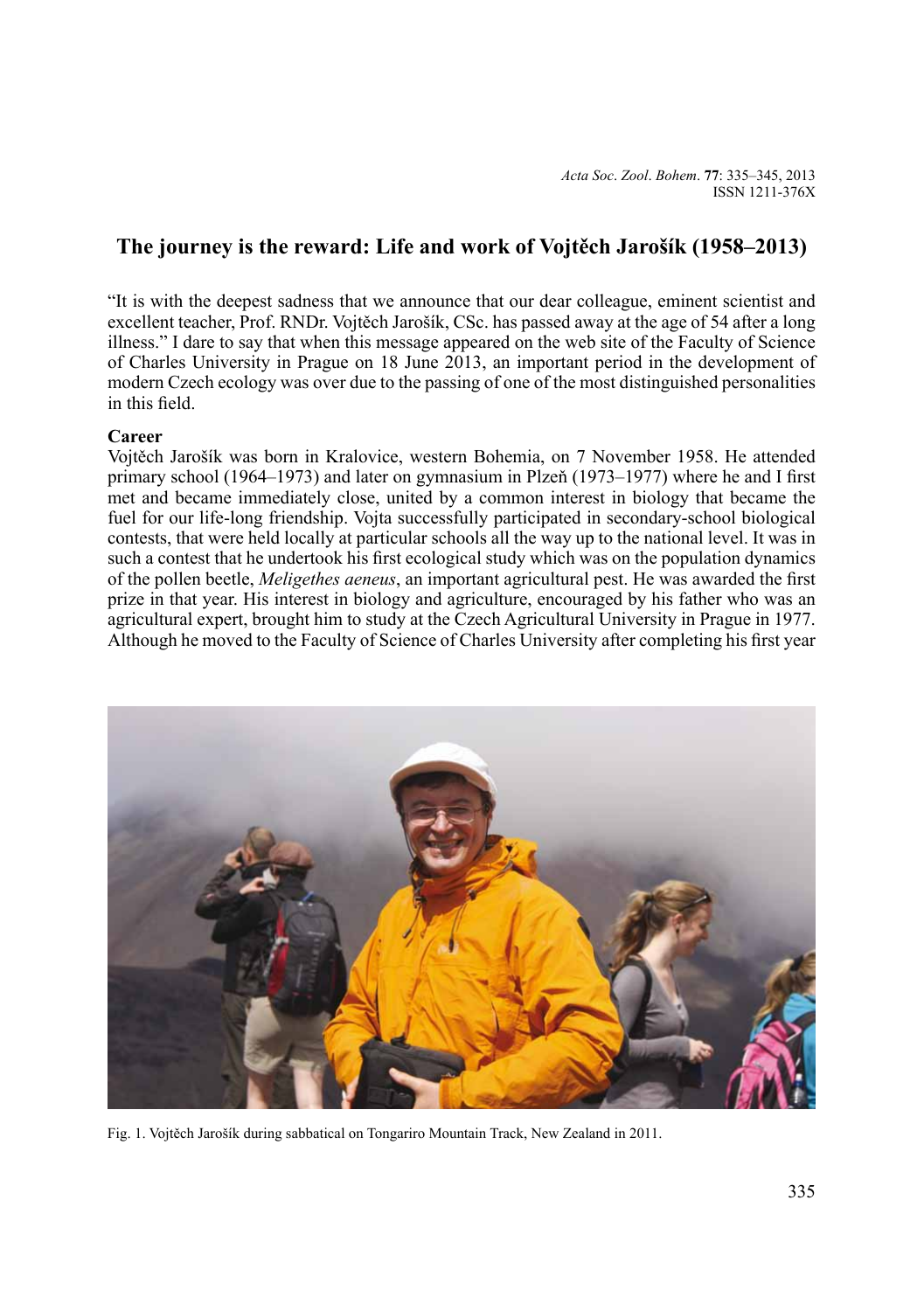to follow his true interest in systematic biology, this episode left him with life-long deep relationship to agricultural sciences. This was later manifested by long-term cooperation with colleagues from this field and considering applied aspects of ecology in his work.

From there on, however, his career was closely linked with the Faculty of Science at the Charles University in Prague, where he commenced his studies in systematic biology in 1978, graduated in 1983, receiving the RNDr. title (similar to M. A.), and completed his CSc degree (*candidatus scientiarum*, equivalent to PhD) in 1984–1988 at the Department of Zoology. Within his postgraduate studies, he attended a course of biometry at Charles University and Czechoslovak Academy of Sciences in Prague (1985–1988), an effort that changed his professional career by drawing his interest towards statistical analysis of data, a field in which he later became renowned expert with a reputation greatly exceeding national boundaries.

His "agricultural ties" called again and brought him to his first position as a research entomologist at the Research Institute for Crop Production, Department of Entomology, Prague where he worked from 1986 to 1991. This is where Vojta began cooperating with Alois Honěk, a colleague with whom he built a long-term professional and personal relationship that yielded 15 joint papers in impact ranked journals to date. Following this position, a formal shift from agricultural research to biology ensued, this time for good – in April 1991 he became a faculty member, in 1994 Associate Professor of Ecology, and in 2006 full Professor of Ecology at his *alma mater*, the Faculty of Science, Charles University. For the sake of this biographic record, it should be added that beginning in April 2002 he was also affiliated with the Department of Invasion Ecology, Institute of Botany of the Academy of Sciences of the Czech Republic in Průhonice.

As many young scientists in their thirties, Vojta quickly took advantage of the opportunities made available as the political situation changed at the end of 1990s. He left for a research stay at prestigious Imperial College at Silwood Park, University of London, Ascot, England where he stayed from October 1993 to March 1994, and during that time mastered the then popular GLIM statistical software by closely interacting with its author Mick Crawley. After coming back from Silwood Park, still in the same year, he left again for a three month stay (June to August 1994) at the School of Biological Sciences, University of East Anglia, in Norwich, England. This is where another fruitful and mutually enriching cooperation began and that lasted until the end of Vojta's days – with Anthony Dixon, a leading expert in aphid research. Since the paper on population density and regulation processes in a tree-dwelling aphids in Journal of Animal Ecology in 1999, they published together 13 papers in impact ranked journals. Later on, Vojta was regularly visiting Norwich for shorter stays at the beginning of 2000s. He also closely cooperated with the Institut National de la Recherche Agronomique, Laboratoire de Biologie des Invertébrés, in Antibes, France where he visited for 2–5 months every year between 1995–1998. His last long-term research stay was with Lincoln University, New Zealand, from January to April 2011.

# **Scientist**

The long list of scientific papers he coauthored shows that both nationally and internationally, ecological research has lost an important and a creative personality. Ahandful of numbers illustrate this convincingly. With 106 papers, an H index of 34, and total number of citations exceeding 3000 (note that the figure for 2012 alone is 700, indicating rapidly increasing recognition of Vojta's work) returned by Web of Science search as of November 2013, Vojtěch Jarošík was one of the most prolific and most cited researchers at the Prague Faculty of Science, and in the Czech ecology as a whole. While these indices are just numbers, the level of journals he published in is similarly impressive, with six papers in *Proceedings of the National Academy of Sciences of the United States of America*, four in *Ecology Letters* and *Ecology*, and publications also in *Nature*, *American Naturalist*, *Ecological Monographs* and other prestigious journals. It is no surprise that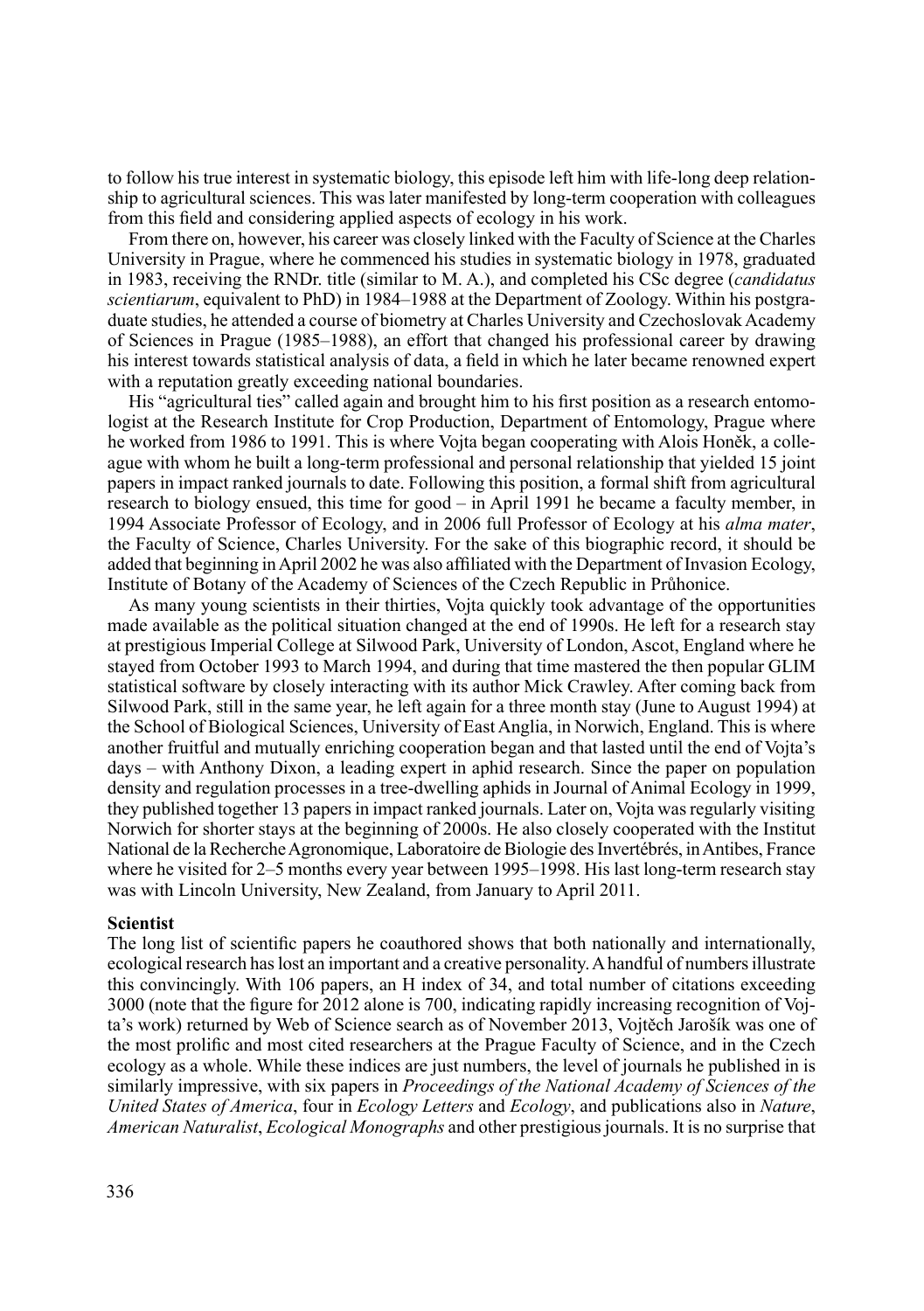

Fig. 2. Vojtěch Jarošík during sabbatical on Avalanche Peak, New Zealand in March 2011.

in 2013 he received the Bedřich Hrozný Award for excellent publication achievements from the Chancellor of the Charles University. Sadly, he was not able to attend the ceremony because of rapidly deteriorating health conditions.

In total, his bibliography, as listed below, includes almost 150 items. In addition to the papers in journals on Web of Science that define the scientometric output, he authored a book on growth and regulation of populations (Academia 2005) and coauthored another one that resulted from the international DAISIE project (see below) on biological invasions (Springer 2009). The account is completed by seven book chapters with mostly prestigious publishing houses and 23 papers in other journals, both international and Czech.

Ecologist, entomologist, statistician, invasion biologist ... the range of Vojta's interest was wide; more specifically, he listed his interests as population ecology with focus on regulation of pests and protection of rare species, thermal characteristics of ektotherm organisms, statistical modelling of biological data, and biological invasions. Nevertheless, insect ecology was Vojta's primary research interest as illustrated by the bibliography below. Within this research, one theme deserves special mention – his studies on thermal development of insects conducted in cooperation with Alois Honěk and Anthony Dixon. In papers in *American Naturalist* (2002) and *Proceedings of the Royal Society* (2004), they proved the existence of developmental isomorphy in a range of insect groups (a phenomenon when the proportion of total developmental time spent in a particular developmental stage does not change with temperature), and generalized this principle to a wider range of ectotherm organisms, respectively. The existence of rate isomorphy could be of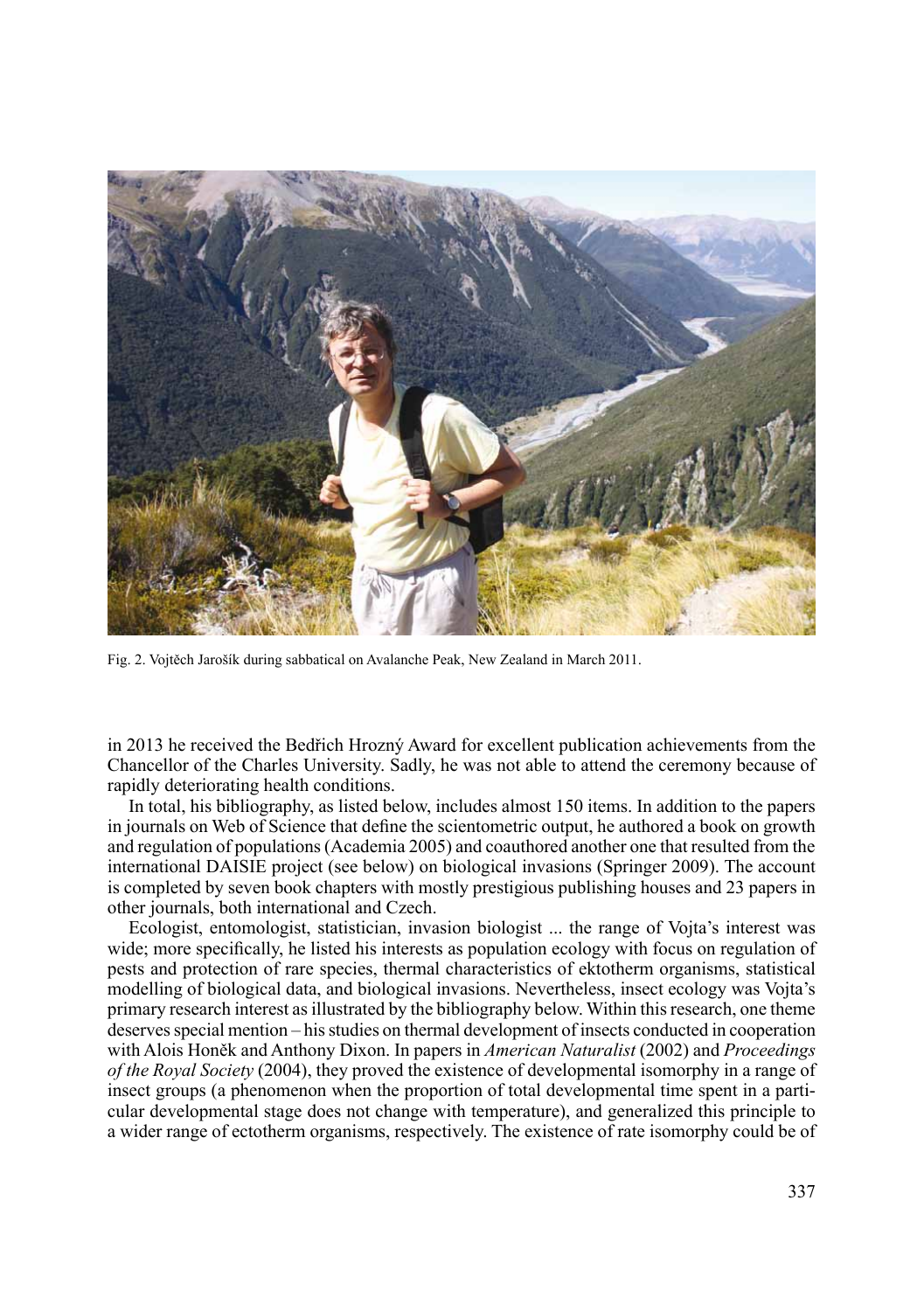great practical importance, for example, in the timing of life-history events and in determining preadult thermal requirements.

At the beginning of the 2000s, Vojta's career found a new focus when he became involved with key European projects on the study of biological invasions. He began working with plant ecologists at the Department of Invasion Ecology at the Institute of Botany AS CR and took the lead on the statistical analysis of data. The projects included the 5th EU framework programme GIANT ALIEN (2002–2005), in which we focused on the ecology and control of giant hogweed (*Heracleum mantegazzianum*), a large integrated project ALARM (Assessing LArge-scale environmental Risks with tested Methods, 2004–2008) and DAISIE (Delivering Alien Invasive Species Inventories for Europe, 2005–2007) within the 6th EU framework programme. In the latter project, which focused on building a European database of organisms introduced to this continent, he also used his entomological expertise to contribute to the survey of non-native insects. Finally, he took major part in the 7 FP project PRATIQUE (Enhancements of Pest Risk Analysis TechnIQUes; 2008–2011) to which he contributed by building predictive models of distribution of invasive pests.

The last decade saw a transformation of Vojtěch Jarošík into an almost full-time statistician. I was lucky that this shift in his research focus arrived hand in hand with his involvement in biological invasions and joining my team at the Institute of Botany. On more than 60 papers we wrote together since 2002, he was in full charge of data analysis. Working with him provided certainty that data were explored as thoroughly as possible, that the analyses were perfect, that Vojta always recognized potential weaknesses, and that he was never cornered by reviewers. The non-standard data we often worked with were perceived by him as a challenge. He invented new approaches, often fairly innovative, and pushed his creativity up to the limit especially when exploring the data mining approaches that became his favourite technique in recent years. He provided valuable feedback to the authors of the data-mining software such as CART, which resulted in his invited talk at the Salford Data Mining Conference in 2012.

# **Teacher**

Vojtěch Jarošík's legacy as a teacher is as important as that of a scientist. His greatest achievement that will secure him a place in the history of Czech ecology was founding the Department of Ecology at the Faculty of Science in 2004. It was the first department of ecology in the country focusing purely on ecology as a science, without relation to environmental issues (as previously established departments at the Palacký University in Olomouc and at the Czech University of Life Sciences in Prague). Vojta was the brain behind conceptual issues and outlining avenues of research directions and served for two three-year periods as the Head. During this time he ushered the department to take its place among the scientifically most prolific and excellent units of the faculty. Besides organization work, he lived a normal life of a university teacher … supervising master and PhD students, writing textbooks, teaching courses such as Ecology (BSc. course), Population Ecology (MSc. course), Statistical Modelling (PhD. course), Advanced Statistical Methods (MSc. & PhD. Course), and Introduction to Agroecology.

# **Man**

In the international consortia, he enjoyed great respect and love from colleagues, many of whom became friends over years, not only for his statistical skills and entomological knowledge, but maybe even more so for being a very positive and cheerful person. It is not inappropriate to say that he was a good spirit of European research on biological invasions of the last decade. This reflects what kind of person he was; quite a few people have noted that they do not know of anyone who disliked Vojta. Married to Blanka since 1982, they raised two daughters, Anna (1984) and Cecílie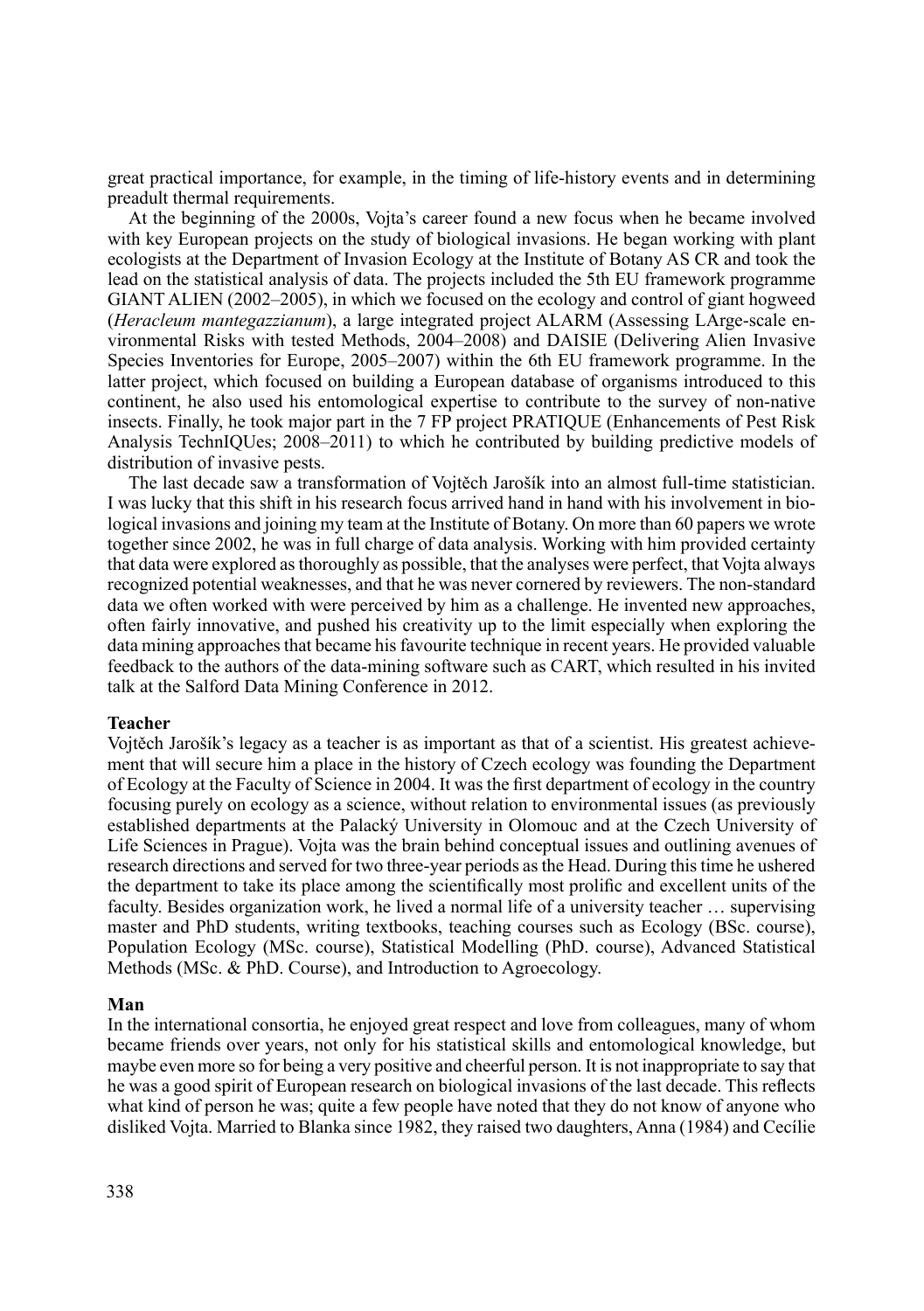(1986), the younger one walking in her father's footsteps as graduated ecologist. The family was the central point of Vojta's life, providing him with strong rooting, happiness and energy.

The illness mentioned in the quotation opening this memorial was cancer. Vojta was diagnosed in autumn 2012 but continued working as a prolific scientist even during his subsequent difficult fight against this disease, virtually to the end of his days. The very last statistical analysis he completed was a metaanalysis of the effect of plant invaders on seed bank communities – a week before he passed away. He never gave up until the very last moments.

Many people will sorely miss Vojta not only as an authority and source of expert advice on biostatistics, but more importantly as a modest, tolerant and kind colleague, who was always ready to help, and as a friend who was able to see the world around us in a wider perspective. In my very personal perspective, the title of this obituary, borrowed from the title of the Steve Jobs book, fits very much Vojta's life journey. I suspect that the phrase "it isn't the winning or losing that matters, it's how you play the game" might have been his personal motto. For him too, the real rewards were the skills he developed, what he learned about himself, and, probably most importantly, what he did for other people along the way.

*Petr Pyšek*

## **Complete bibliography of Professor Vojtěch Jarošík**

#### **Journals with Impact Factor**

- Jarošík V. 1989: Mass vs. length relationship for carabid beetles (Col., Carabidae). *Pedobiologia* **33**: 87–90.
- Jarošík V. 1989: The application of loop analysis for biological control of glasshouse crops. *Acta Entomologica Bohemoslovaca* **86**: 86–95.
- Jarošík V. 1990: Phytoseiulus persimilis A.-H. and its prey Tetranychus urticae Koch on glasshouse cucumbers and peppers: key factors related to biocontrol. *Acta Entomologica Bohemoslovaca* **87**: 414–430.
- Jarošík V. & Plíva J. 1990: Efficient control of twospotted spider mite (Tetranychus urticae Koch) by Phytoseiulus persimilis A.-H. on glasshouse peppers. *Journal of Applied Entomology* **110**: 270–274.
- Jarošík V. 1991: Are diversity indices of carabid beetle (Col., Carabidae) communities useful, redundant, or misleading? *Acta Entomologica Bohemoslovaca* **88**: 273–279.
- Jarošík V. 1992: Pitfall trapping and species-abundance relationships: a value for carabid beetles (Coleoptera, Carabidae). *Acta Entomologica Bohemoslovaca* **89**: 1–12.
- Kováčiková E. & Jarošík V. 1992: Red clover response to Fusarium oxysporum and F. solani, causal agents of crown and root rots. *Zentralblatt für Mikrobiologie* **147**: 405–408.
- Kováčiková E. & Jarošík V. 1993: Transfer of the red clover reaction to crown and root diseases II. *Zentralblatt für Mikrobiologie* **148**: 74–77.
- Věchet L. & Jarošík V. 1993: Prediction of powdery mildew epidemy in spring barley. *Zentralblatt für Mikrobiologie* **148**: 413–418.
- KOCOUREK F., HAVELKA J., BERÁNKOVÁ J. & JAROŠÍK V. 1994: Effect of temperature on development rate and intrinsic rate of increase of Aphis gossypii reared on greenhouse cucumbers. *Entomologia Experimentalis et Applicata* **71**: 59–64.
- DIXON A. F. G., KINDLMANN P. & JAROŠÍK V. 1995: Body size distribution in aphids: relative surface area of specific plant structures. *Ecological Entomology* **20**: 111–117.
- Jackson D. L., Jarošík V. & Dixon A. F. G. 1996: Resource partitioning and tolerance of monoterpenes in four species of aphid. *Physiological Entomology* **21**: 242–256.
- Jarošík V., Kováčiková E. & Maslowská H. 1996: The influence of planting location, plant growth stage and cultivars on microflora of winter wheat roots. *Microbiological Research* **151**: 177–182.
- Holyoak M., Jarošík V. & Novák I. 1997: Weather-induced changes in moth activity bias measurement of long-term population dynamics from light trap samples. *Entomologia Experimentalis et Applicata* **83**: 329–335.
- Jarošík V., Koliáš M., Lapchin L., Rochat J. & Dixon A. F. G. 1997: Seasonal trends in the rate of population increase of Frankliniella occidentalis (Thysanoptera, Thripidae) on cucumber. *Bulletin of Entomological Research* **87**: 487–495.
- HONĚK A., JAROŠÍK V., LAPCHIN L. & RABASSE J. M. 1998: Sex allocation in the aphid parasitoid Aphelinus abdominalis (Hymenoptera: Aphelinidae). *Journal of Agricultural Entomology* **15**: 209–221.
- HONĚK A., JAROŠÍK V., LAPCHIN L. & RABASSE J. M. 1998: The effect of parasitisation by Aphelinus abdominalis (Hymenoptera, Aphelinidae) on surface movement of aphids (Homoptera, Aphididae). *Entomologia Experimentalis et Applicata* **87**: 191–200.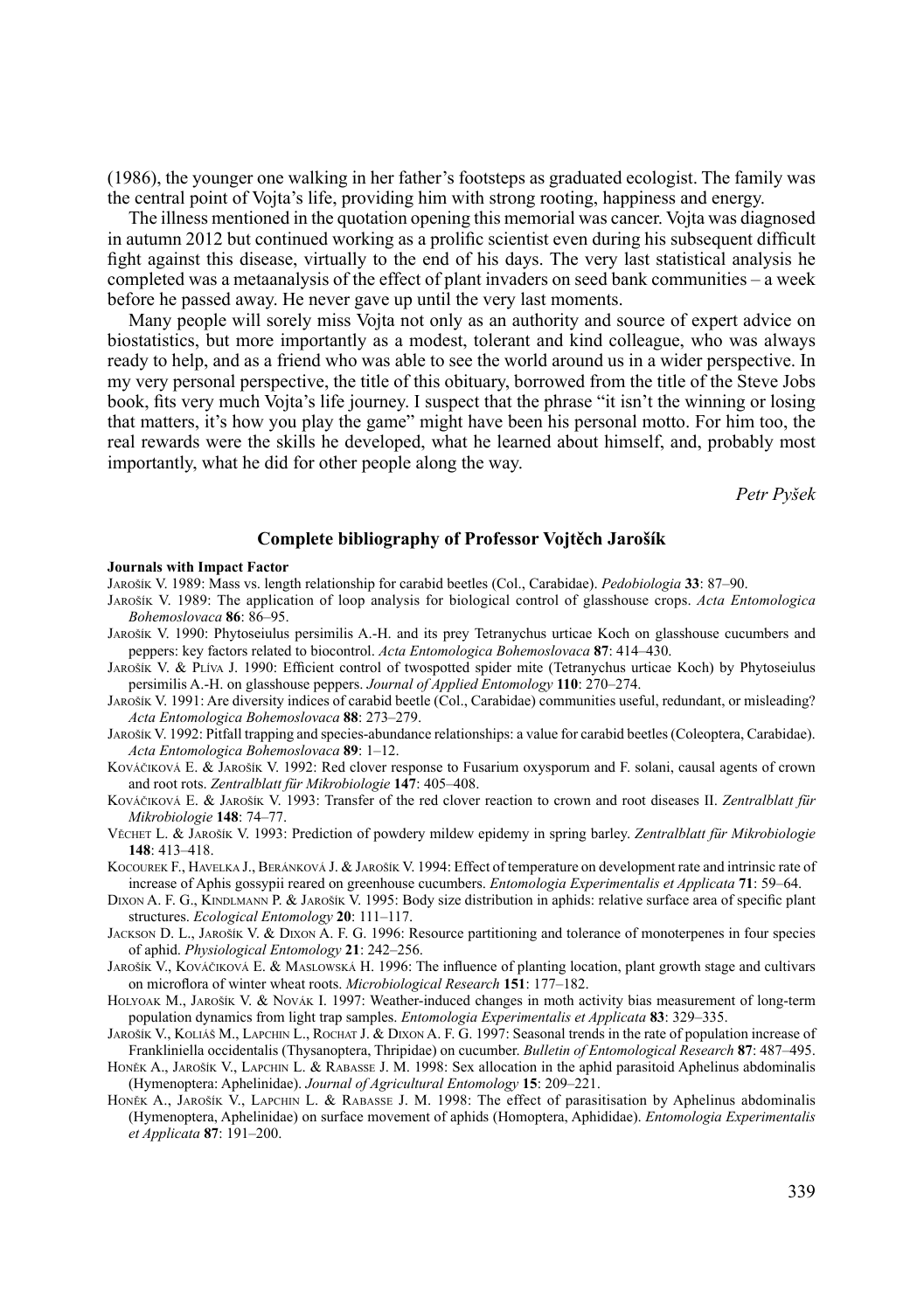- PYŠEK P., KOPECKÝ M., JAROŠÍK V. & KOTKOVÁ P. 1998: The role of human density and climate in the spread of Heracleum mantegazzianum in the Central European landscape. *Diversity and Distributions* **4**: 9–16.
- Honěk A., Martinková Z. & Jarošík V. 1999: Annual cycles of germinability and differences between primary and secondary dormancy in buried seeds of Echinochloa crus-galli. *Weed Research* **39**: 69–79.
- Jarošík V. & Dixon A. F. G. 1999: Population dynamics of a tree-dwelling aphid: regulation and density independent processes. *Journal of Animal Ecology* **68**: 726–732.
- Honěk A. & Jarošík V. 2000: The role of crop density, seed and aphid presence in diversification of field communities of Carabidae (Coleoptera). *European Journal of Entomology* **97**: 517–525.
- Jarošík V. & Lapchin L. 2001: An experimental investigation of patterns of parasitism at three spatial scales in an aphidparasitoid system. *European Journal of Entomology* **98**: 295–299.
- Pyšek P., Jarošík V. & Kučera T. 2002: Patterns of invasion in temperature nature reserves. *Biological Conservation* **104**: 13–24.
- Exnerová A., Jarošík V. & Krištín A. 2002: Intraspecific variation in foraging mode of the Northern Wheatear, Oenanthe oenanthe. *Ardea* **90**: 275–284.
- HONĚK A., JAROŠÍK V., MARTINKOVÁ Z. & NOVÁK I. 2002: Food induced variation of thermal constants of development and growth of Autographa gamma (Lepidoptera: Noctuidae) larvae. *European Journal of Entomology* **99**: 241–252.
- Jarošík V., Honěk A. & Dixon A. F. G. 2002: Developmental rate isomorphy in insects and mites. *American Naturalist* **160**: 497–510.
- PYŠEK P., KUČERA T. & JAROŠÍK V. 2002: Plant species richness of nature reserves: the interplay of area, climate and habitat in a central European landscape. *Global Ecology and Biogeography* **11**: 279–289.
- Rana J. S., Dixon A. F. G. & Jarošík V. 2002: Costs and benefits of prey specialisation in a generalist insect predator. *Journal of Animal Ecology* **71**: 15–22.
- Honěk A., Martinková Z. & Jarošík V. 2003: Effect of temperature on development and reproduction of Gastrophysa viridula (Coleoptera, Chrysomelidae). *European Journal of Entomology* **100**: 295–300.
- Honěk A., Martinková Z. & Jarošík V. 2003: Carabids as seed predators. *European Journal of Entomology* **100**: 531–544.
- Hůrka K. & Jarošík V. 2003: Larval omnivory in Amara aenea (Coleoptera: Carabidae). *European Journal of Entomology* **100**: 329–335.
- Jarošík V., Holý I., Lapchin L. & Havelka J. 2003: Sex ratio in the aphid parasitoid Aphidius colemani in relation to host size. *Bulletin of Entomological Research* **93**: 255–258.
- Jarošík V., Honěk A. & Dixon A. F. G. 2003: Natural enemy ravine revisited: the importance of sample size for determining population growth. *Ecological Entomology* **28**: 85–91.
- Pyšek P., Brock J. H., Bímová K., Mandák B., Jarošík V., Koukolíková I., Pergl J. & Štěpánek J. 2003: Vegetative regeneration in invasive Reynoutria taxa: the determinant of invasibility at genotype level? *American Journal of Botany* **90**: 1487–1495.
- Pyšek P., Jarošík V. & Kučera P. 2003: Inclusion of native and alien species in temperature nature reserves: an historical study from Central Europe. *Conservation Biology* **17**: 1414–1424.
- PYŠEK P., SÁDLO J., MANDÁK B. & JAROŠÍK V. 2003: Czech alien flora and historical pattern of its formation: who came first to Central Europe? *Oecologia* **135**: 122–130.
- Pyšek A., Pyšek P., Jarošík V., Hájek M. & Wild J. 2003: Diversity of native and alien plant species on rubbish dumps: effects of dump age, environmental factors and toxicity. *Diversity and Distribution* **9**: 177–189.
- HUBERT J., JAROŠÍK V., MOUREK J., KUBÁTOVÁ A. & ŽDÁRKOVÁ E. 2004: Astigmatid mite growth and fungi peference (Acari: Acaridida): comparisons in laboratory experiments. *Pedobiologia* **48**: 205–214.
- Jarošík V., Kratochvíl L., Honěk A. & Dixon A. F. G. 2004: A general rule for the dependence of developmental rate on temperature in ectothermic animals. *Proceedings of the Royal Society London B* (*Supplementum*) **271**: S219–S221.
- Pyšek P., Chocholoušková Z., Pyšek A., Jarošík V., Chytrý M. & Tichý L. 2004: Trends in species diversity and composition of urban vegetation over three decades. *Journal of Vegetation Science* **15**: 781–788.
- Dixon A. F. G., Jarošík V. & Honěk A. 2005: Therm al requirements for development and resource partitioning in aphidophagous guild. *European Journal of Entomology* **102**: 407–411.
- KRINKE L., MORAVCOVÁ L., PYŠEK P., JAROŠÍK V., PERGL J. & PERGLOVÁ I. 2005: Seed bank in an invasive alien Heracleum mantegazzianum and its seasonal dynamics. *Seed Science Research* **15**: 239–248.
- Moravcová l., Perglová I., Pyšek P., Jarošík V. & Pergl J. 2005: Effects of fruit position on fruit mass and seed germination in the alien species Heracleum mantegazzianum (Apiaceaae) and the implications for its invasion. *Acta Oecologica* **28**: 1–10.
- MÜLLEROVÁ J., PYŠEK P., JAROŠÍK V. & PERGL J. 2005: Aerial photographs as a tool for assessing the history of invasion by Heracleum mantegazzianum. *Journal of Applied Ecology* **42**: 1042–1053.
- Pyšek P., Jarošík V., Chytrý M., Kropáč Ž., Tichý L. & Wild J. 2005: Alien plants in temperate weed communities on arable land: prehistoric and recent invaders differ in habitat affinities. *Ecology* **86**: 772–785.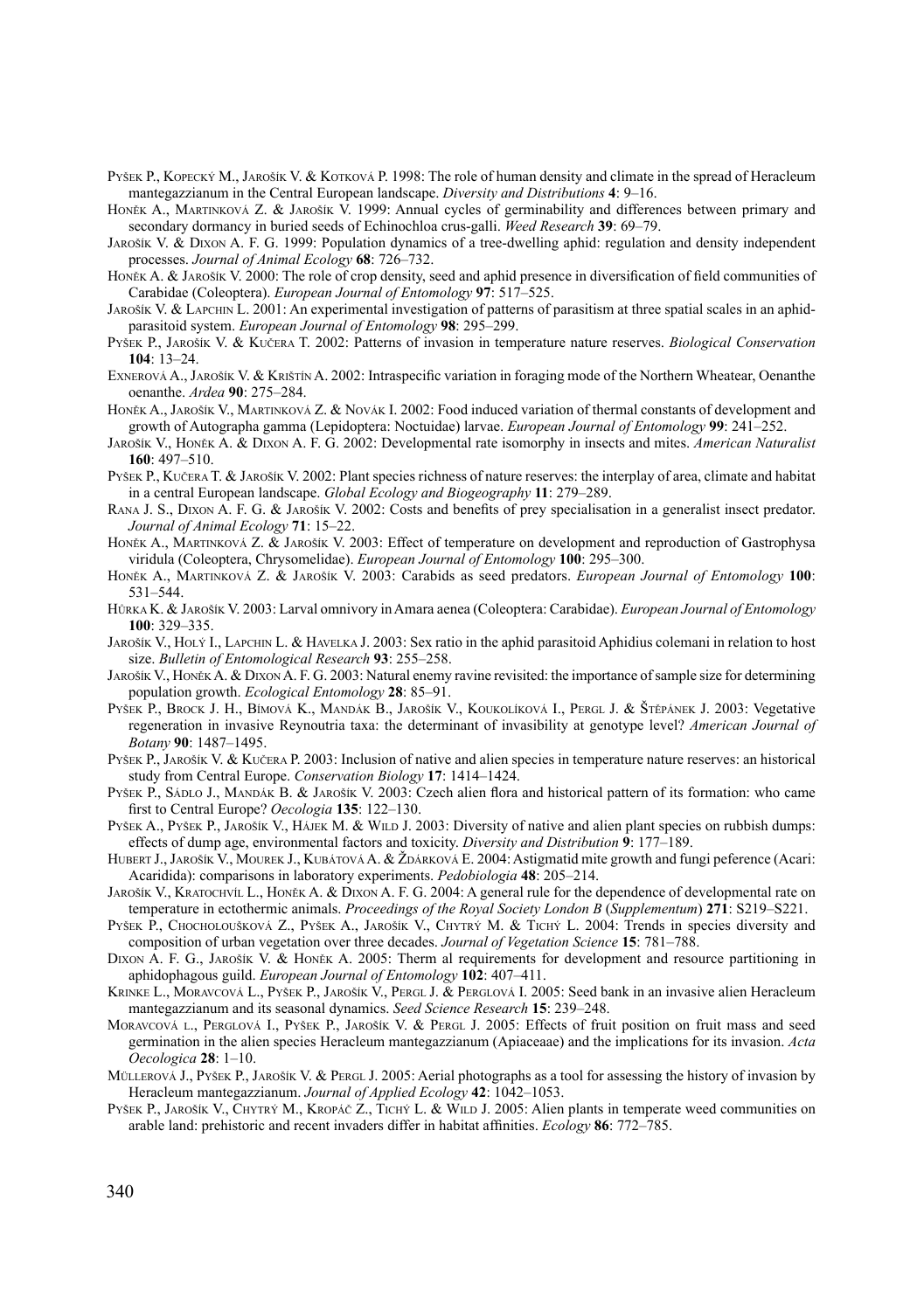- PYŠEK P., JAROŠÍK V., KROPÁČ Z., CHYTRÝ M., WILD J., TICHÝ L. & SÁDLO J. 2005: Effects of abiotic factors on species richness and cover in Central European weed communities. *Agriculture Ecosystems & Environment* **109**: 1–8.
- WILLIAMSON M., PYŠEK P., JAROŠÍK V. & PRACH K. 2005: On the rates and patterns of spread of alien plants in the Czech Republic, Britain and Ireland. *Écoscience* **12**: 345–354.
- Celesti-Grapow L., Pyšek P., Jarošík V. & Blasi C. 2006: Determinants of native and alien species richness in the urban flora of Rome. *Diversity and Distribution* **15**: 490–501.
- Honěk A., Jarošík V. & Dixon A. F. G. 2006: Comparing growth patterns among field populations of cereal aphids reveals factors limiting their maximum abundance. *Bulletin of Entomological Research* **96**: 269–277.
- Křivánek M., Pyšek P. & Jarošík V. 2006: Planting history and propagule pressure as predictors of invasions by woody species in a temperature region. *Conservation Biology* **20**: 1487–1498.
- Mihulka S., Pyšek P., Martínková J. & Jarošík V. 2006: Invasiveness of Oenothera congeners alien to Europe: Jack of all trades, master of invasion? *Perspectives in Plant Ecology, Evolution and Systematics* **8**: 83–96.
- Moravcová L., Pyšek P., Pergl J., Perglová I. & Jarošík V**.** 2006: Seasonal pattern of germination and seed longevity in the invasive species Heracleum mantegazzianum. *Preslia* **78**: 287–301.
- Pyšek P., Richardson D. M. & Jarošík V. 2006: Who cites who in the invasion zoo: insights from an analysis of the most highly cited papers in invasion ecology. *Preslia* **78**: 437–468.
- Exnerová A., Štys P., Fučíková E., Veselá S., Svádová K., Prokopová M., Jarošík V., Fuchs R. & Landová E. 2007: Avoidance of aposematic prey in european tits (Paridae): learned or innate? *Behavioural Ecology* **18**: 148–156.
- Kaufnerová J., Münzbergová Z., Jarošík V. & Hubert J. 2007: The a-amylase inhibitor acarbose does not affect the parasitoid Venturia canescens when incorporated into the diet of its host Ephestia kuehniella. *Entomologia Experimentalis et Applicata* **124**: 17–25.
- LUKÁŠ J., STEJSKAL V., JAROŠÍK V., HUBERT J. & ŽĎÁRKOVÁ E. 2007: Differential natural performance of four Cheyletus predatory mite species in Czech grain stores. *Journal of Stored Products Research* **43**: 97–102.
- PRACH K., PYŠEK P. & JAROŠÍK V. 2007: Climate and pH as determinants of vegatation succession in Central-European human-made habitats. *Journal of Vegetation Science* **18**: 701–710.
- Pyšek P., Krinke L., Jarošík V., Perglová I., Pergl J. & Moravcová L. 2007: Timing and extent of tissue removal affect reproduction characteristics of an invasive species Heracleum mantegazzianum. *Biological Invasions* **9**: 335–351.
- Chytrý M., Jarošík V., Pyšek P., Hájek O., Knollová I., Tichý L. & Danihelka J. 2008: Separating habitat invasibility by alien plants from the actual level of invasion. *Ecology* **89**: 1545–1553.
- Kadlec T., Beneš J., Jarošík V. & Konvička M. 2008: Revisiting urban refuges: changes of butterfly and burnet fauna in Prague reserves over three decades. *Landscape and Urban Planning* **85**: 1–11.
- Lambdon P. W., Pyšek P., Basnou C., Hejda M., Arianoutsou M., Essl F., Jarošík V., Pergl J., Winter M., Anastasiu P., Andriopoulos P., Bazos I., Brundu G., Celesti-Grapow L., Chassot P., Delipetrou P., Josefsson M., Kark S., Klotz S., Kokkoris Y., Kühn I., Marchante H., Perglová I., Pino J., Vilà M., Zikos A., Roy D. & Hulme E. P. 2008: Alien flora of Europe: species diversity, temporal trends, geographical patterns and research needs. *Preslia* **80**: 101–149.
- Pyšek P., Jarošík V., Müllerová J., Pergl J. & Wild J. 2008: Comparing the rate of invasion by Heracleum mantegazzianum at continental, regional and local scales. *Diversity and Distributions* **14**: 355–363.
- PYŠEK P., RICHARDSON D. M., PERGL J., JAROŠÍK V., SIXTOVÁ Z. & WEBER E. 2008: Geographical and taxonomical biases in invasion ecology. *Trends in Ecology and Evolution* **23**: 237–244.
- BLUMENTHAL D., MITCHELL C. E., PYŠEK P. & JAROŠÍK V. 2009: Synergy between pathogen release and resource availability in plant invasion. *Proceedings of the National Academy of Sciences of the United States of America* **106**: 7899–7904.
- Dixon A. F. G., Honěk A., Keil P., Kotela M. A. A., Sizling A. & Jarošík V. 2009: Relationship between the minimum and maximum temperature thresholds for development in insects. *Functional Ecology* **23**: 257–264.
- Kadlec T., Kotela M. A. A. M., Novák I., Konvička M. & Jarošík V. 2009: Effect of land use and climate on the diversity of moth guilds with different habitat specialization. *Community Ecology* **10**: 152–158.
- HEJDA M., Pyšek P. & Jarošík V. 2009: Impact of invasive plants on the species richness, diversity and composition of invaded communities. *Journal of Ecology* **97**: 393–403.
- HEJDA M., PYŠEK P., PERGL J., SÁDLO J., CHYTRÝ M. & JAROŠÍK V. 2009: Invasion success of alien plants: do habitat affinities in the native distribution range matter? *Global Ecology and Biogeography* **18**: 372–382.
- PERGLOVÁ I., PERGL J., SKÁLOVÁ H., MORAVCOVÁ L., JAROŠÍK V. & PYŠEK P. 2009: Differences in germination and seedling establishment of alien and native Impatiens species. *Preslia* **81**: 357–375.
- Pyšek P., Jarošík V., Pergl J., Randall R., Chytrý M., Kühn I., Tichý L., Danihelka J., Chrtek J. jun. & Sádlo J. 2009: The global invasion success of Central European plants is related to distribution characteristics in their native range and specie traits. *Diversity and Distributions* **15**: 891–903.
- Pyšek P., Křivánek M. & Jarošík V. 2009: Planting intensity, residence time, and species traits determine invasion success of alien woody species. *Ecology* **90**: 2734–2744.
- WALTHER G.-R., ROQUES A., HULME P. E., SYKES M. T., PYŠEK P., KÜHN I., ZOBEL M., BACHER S., BOTTA-DUKÁT Z., BUGMANN H., Czúcz B., Dauber J., Hickler T., Jarošík V., Kenis M., Klotz S., Minchin D., Moora M., Nentwig W., Ott J.,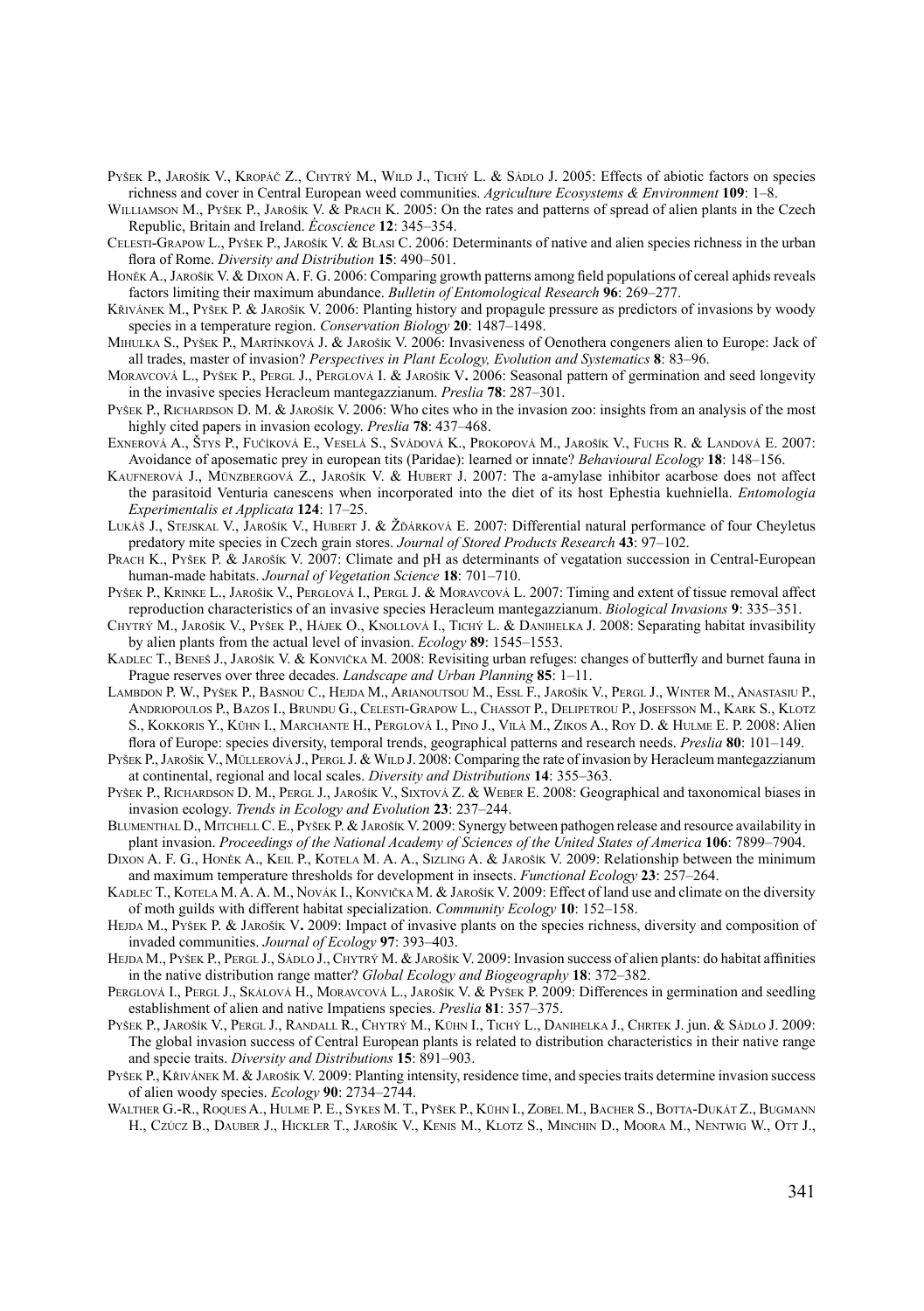Panov V. E., Reineking B., Robinet C., Semenchenko V., Solarz W., Thuiller W., Vilà M., Vohland K. & Settele J. 2009: Alien species in a warmer world: risks and opportunities. *Trends in Ecology and Evolution* **24**: 686–693.

- KUBEŠOVÁ M., MORAVCOVÁ L., SUDA J., JAROŠÍK V. & PYŠEK P. 2010: Naturalized plants have smaller genomes than their non-invading relatives: a flow cytometric analysis of the Czech alien flora. *Preslia* **82**: 81–96.
- MITCHELL C. E., BLUMENTHAL D., JAROŠÍK V., PUCKETT E. E. & PYŠEK P. 2010: Controls on pathogen species richness in plants' introduced and native ranges: roles of host biological traits, range size, and residence time. *Ecology Letters* **13**: 1525–1535.
- Moravcová L., Pyšek P., Jarošík V., Havlíčková V. & Zákravský P. 2010: Reproductive characteristics of neophytes in the Czech Republic: traits of invasive and non-invasive species. *Preslia* **82**: 365–390.
- PHILLIPS M. L., MURRAY B. R., PYŠEK P., PERGL J., JAROŠÍK V., CHYTRÝ M. & KÜHN I. 2010: Plant species of the Central European flora as aliens in Australia. *Preslia* **82**: 465–482.
- Pyšek P., Bacher S., Chytrý M., Jarošík V., Wild J., Celesti-Grapow L., Gassó N., Kenis M., Lambdon W. P., Nentwig W., PERGL J., ROQUES A., SÁDLO J., SOLARZ W., VILÀ M. & HULME P. E. 2010: Contrasting patterns in the invasions of European terrestrial and freshwater habitats by alien plants, insects and vertebrates. *Global Ecology and Biogeography* **19**: 317–331.
- Pyšek P., Jarošík V., Hulme P. E., Kühn I., Wild J., Arianoutsou M., Bacher S., Chiron F., Didžiulis V., Essl F., Genovesi P., GHERARDI F., HEJDA M., KARK S., LAMBDON P. W., DESPREZ-LOUSTAU M.-L., NENTWIG W., PERGL J., POBOLJŠAJ K., Rabitsch W., Roques A., Roy D. B., Shirley S., Solarz W., Vilà M. & Winter M. 2010: Disentangling the role of environmental and human pressures on biological invasions across Europe. *Proceedings of the National Academy of Science of the United States of America* **107**: 12157–12162.
- Vilà M., Basnou C., Pyšek P., Josefsson M., Genovesi P., Gollasch S., Nentwig W., Olenin S., RoquesA., Roy D., Hulme P. E. & DAISIE partners. 2010: How well do we understand the impacts of alien species on ecosystems services? A pan-European, cross-taxa assessment. *Frontiers in Ecology and the Environment* **8**: 135–144.
- Jarošík V., Honěk A., Magarey R. D. & Skuhrovec J. 2011: Developmental database for phenology models: related insect and mite species have similar thermal requirements*. Journal of Applied Entomology* **104**: 1870–1876.
- Jarošík V., Pyšek P., Foxcroft L. C., Richardson D. M., Rouget M. & MacFadyen S. 2011: Predicting incursion of plant invaders into Kruger National Park, South Africa: the inperplay of general drivers and species-specific factors. *Public Library of Science One* **6**(12): e28711.
- Jarošík V., Pyšek P. & KADLEC T. 2011: Alien plants in urban nature reserves: from red-list species to future invaders? *NeoBiota* **10**: 27–46.
- Pyšek P., Jarošík V. & Pergl. J. 2011: Alien plants introduced by different pathways differ in invasion success: unintentional introductions as a threat to natural areas. *Public Library of Science One* **6**(9): e24890.
- Moravcová L., Pyšek P., Jarošík V. & Zákravský P. 2011: Potential phytotoxic and shading effects of invasive Fallopia (Polygonaceae) taxa on the germination of dominant native species. *NeoBiota* **9**: 31–47.
- Kühn I., Kowarik I., Kollmann J., Starfinger U., Bacher S., Blackburn T. M., Bustamante R. O., Celesti-Grapow L., Chytrý M., Colautti R. I., Essl F., Foxcroft L. C., Garcia-Berthou E., Gollasch S., Hierro J., Hufbauer R. A., Hulme P. E., Jarošík V., Jeschke J. M., Karrer G., Mack R. N., Molofsky J., Murray B. R., Nentwig W., Osborne B., Pyšek P., Rabitsch W., Rejmanek M., Roques A., Shaw R., Sol D., van Kleunen M., Vilà M., von der Lippe M., WOLFE L. M. & PENEV L. 2011: Editorial. Open minded and open access: introducing NeoBiota, a new peer-reviewed journal of biological invasions. *NeoBiota* **9**: 1–12.
- DUPIN M., REYNAUD P., JAROŠÍK V., BAKER R., BRUNEL S., EYRE D., PERGL J. & MAKOWSKI D. 2011: Effects of the training dataset characteristics on the performance of nine species distribution models: application to Diabrotica virgifera virgifera. *Public Library of Science One* **6**(6): e20957.
- Blackburn T. M., Pyšek P., Bacher S., Carlton J. T., Duncan R. P., Jarošík V., Wilson J. R. U. & Richardson D. M. 2011: A proposed unified framework for biological invasions. *Trends in Ecology and Evolution* **26**: 334–339.
- Essl F., Dullinger S., RabitschW., Hulme P. E., Hülber K., Jarošík V., Kleinbauer I., Krausmann F., Kühn I., NentwigW., VILÀ M., GENOVESI P., GHERARDI F., DESPREZ-LOUSTAU M.-L., ROQUES A. & PYŠEK P. 2011: Socioeconomic legacy yields an invasion debt. *Proceedings of the National Academy of Science of the United States of America* **108**: 203–207.
- Essl F., Dullinger S., Rabitsch W., Hulme P. E., Hülber K., Jarošík V., Kleinbauer I., Krausmann F., Kühn I., Nentwig W., VILÀ M., GENOVESI P., GHERARDI F., DESPREZ-LOUSTAU M.-L., ROQUES A. & PYŠEK P. 2011: Reply to Keller and Springborn: no doubt about invasion debt. *Proceedings of the National Academy of Science of the United States of America* **108**: E221.
- FOXCROFT L. C., JAROŠÍK V., PYŠEK P., RICHARDSON D. M. & ROUGET M. 2011: Protected-area boundaries as filters of plant invasions. *Conservation Biology* **25**: 400–405.
- Jarošík V., Konvička M., Pyšek P., Kadlec T. & Beneš J. 2011: Conservation in a city: do the same principles apply to different taxa? *Biological Conservation* **144**: 490–499.
- MATASOVÁ K., KOZUBÍKOVÁ E., SVOBODA J., JAROŠÍK V. & PETRUSEK A. 2011: Temporal variation in the prevalence of the crayfish plague pathogen, Aphanomyces astaci, in three Czech spiny-cheek crayfish populations. *Knowledge and Management of Aquatic Ecosystems* **401**: 14p1–14p9.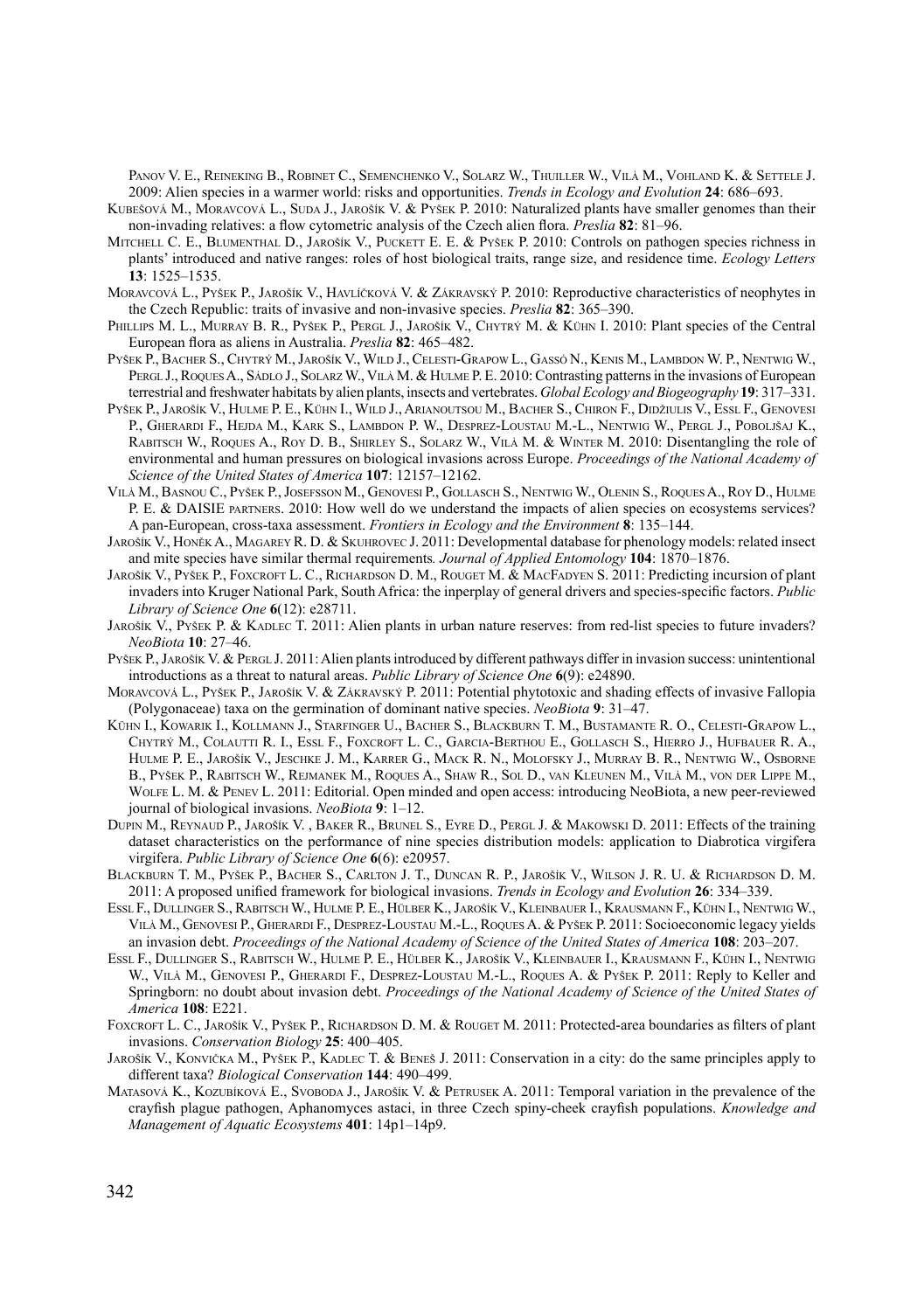- Pyšek P., Jarošík V., Chytrý M., Danihelka J., Kühn I., Pergl J., Tichý M., Biesmeur J. C., Ellis W. N., Kunin W. E. & Settele J. 2011: Successful invaders co-opt pollinators of native flora and accumulate insect pollinators with increasing residence time. *Ecological Monographs* **81**: 277–293.
- Pyšek P., Jarošík V., Pergl J. & Wild J. 2011: Colonization of high altitudes by alien plants over the last two centuries. *Proceedings of the National Academy of Science of the United States of America* **108**: 439–440.
- Simberloff D., Alexander J., Allendorf F., Aronson J., Antunes P. M., Bacher S., Bardgett R., Bertolino S., Bishop M., Blackburn T. M., Blakeslee A., Blumenthal D., Bortolus A., Buckley R., Buckley Y., Byers J., Callaway R. M., Campbell F., Campbell K., Campbell M., Carlton J. T., Cassey P., Catford J., Celesti-Grapow L., Chapman J., Clark P., CLEWELL A., CLODE J. C., CHANG A., CHYTRÝ M., CLOUT M., COHEN A., COWAN P., COWIE R. H., CRALL A. W., CROOKS J., Deveney M., Dixon K., Dobbs F. C., Duffy D. C., Duncan R., Ehrlich P. R., Eldredge L., Evenhuis N., Fausch K. D., Feldhaar H., Firn J., FowlerA., GalilB., Garcia-Berthou E., Geller J., Genovesi P., Gerber E., Gherardi F., Gollasch S., Gordon D., Graham J., Gribben P., Griffen B., Grosholz E. D., HewittC., Hierro J. L., Hulme P., Hutchings P., Jarošík V., Johnson C., Johnson L., Johnston E. L., Jones C. G., Keller R., King C. M., Knols B. G. J., Kollmann J., Kompas T., Kotanen P. M., Kowarik I., Kumschick S., Leung B., LiebholdA., MacIsaac H., Mack R., McCullough D. G., McDonald R., Merritt D. M., Meyerson L., Minchin D., Mooney H. A., Morisette J. T., Moyle P., Müller-Schärer H., Murray B. R., Nehring S., Nelson W., Nentwig W., Novak S. J., OcchipintiA., Ojaveer H., Osborne B., Ostfeld R. S., Parker J., Pederson J., Pergl J., Phillips M. L., Pyšek P., Rejmánek M., Ricciardi A., Ricotta C., Richardson D., Rilov G., Ritchie E., Robertson P. A., Roman J., Ruiz G., Schaefer H., Schaffelke B., Schierenbeck K. A., Schmitz D. C., Schwindt E., Seeb J., Smith L. D., Smith G. F., Stohlgren T., Strayer D. L., Strong D., Sutherland W. J., Therriault T., Thuiller W., Torchin M., van der Putten V., Vilà M., Von Holle B., Wallentinus I., Wardle D., Williamson M., Wilson J., Winter M., Wolfe L. M., Wright J., Wonham M. & Zabin C. 2011: Non-natives, 141 scientists object. *Nature* **475**: 36.
- Vilà M., Espinar J. L., Hejda M., Hulme P. E., Jarošík V., Maron J. L., Pergl J., Schaffner U., Sun Y. & Pyšek P. 2011: Ecological impacts of invasive alien plants: a meta-analysis of their effects on species, communities and ecosystems. *Ecology Letters* **14**: 702–708.
- Chytrý M., Wild J., Pyšek P., Jarošík V., Dendoncker N., Reginster I., Pino J., Maskell L. C., Vilà M., Pergl J., Kühn I., SPANGENBERG J. H. & SETTELE J. 2012: Projecting trends in plant invasions in Europe under different scenarios of future land-use change. *Global Ecology and Biogeography* **21**: 75–87.
- PERGL J., Pyšek P., PERGLOVÁ I. & JAROŠÍK V. 2012: Low persistence of a monocarpic invasive plant in historical sites biases our perception of its actual distribution. *Journal of Biogeography* **39**: 1293–1302.
- PLUESS T., CANNON R., JAROŠÍK V., PERGL J., PYŠEK P. & BACHER S. 2012: When are eradication campaigns successful? A test of common assumptions. *Biological Invasions* **14**: 1365–1378.
- Pluess T., Jarošík V., Pyšek P., Cannon R., Pergl J., Breukers A. & Bacher S. 2012: Which factors affect he success or failure of eradication campaigns against alien species? *Public Library of Science One* **7**(10): e48157.
- Pyšek P., Danihelka J., Sádlo J., Chrtek J. Jr., Chytrý M., Jarošík V., Kaplan Z., Krahulec F., Moravcová L., Pergl J., Štajerová K. & Tichý L. 2012: Catalogue of alien plants of the Czech Republic (2nd edition): checklist update, taxonomic diversity and invasion patterns. *Preslia* **84**: 155–255.
- Pyšek P., Jarošík V., Hulme P. E., Pergl J., Hejda M., Schaffner U. & Vilà M. 2012: A global assessment of invasive plant impacts on resident species, communities and ecosystems: the interaction of impact measures, invading species' traits and environment. *Global Change Biology* **18**: 1725–1737.
- Xu H., Qiang S., Genovesi P., Ding H., Wu J., Meng L., Han Z., Miao J., Hu B., Guo J., Sun H., Huang C., Lei J., Le Z., Zhang X., He S., Wu Y., Zheng Z., Chen L., Jarošík V. & Pyšek P. 2012: An inventory of invasive alien species in China. *NeoBiota* **15**: 1–26.
- DIXON A. F. G., HONĚK A. & JAROŠÍK V. 2013: Physiological mechanisms governing slow and fast development in predatory ladybirds. *Physiological Entomology* **38**: 26–32.
- Dullinger S., Essl F., Rabitsch W., Erb K.-H., Gingrich S., Haberl H., Hülber K., Jarošík V., Krausmann F., Kühn I., Pergl J., Pyšek P. & Hulme P. E. 2013: Europe's other debt crisis caused by the long legacy of future extinctions. *Proceedings of the National Academy of Science of the United States of America* **110**: 7342–7347.
- HUI C., RICHARDSON D. M., PYŠEK P., LEROUX J. J., KUČERA T. & JAROŠÍK V. 2013: Increasing functional modularity with residence time in the co-distribution of native and introduced vascular plants. *Nature Communications* **4**: 2454.
- HULME P. E., PYŠEK P., JAROŠÍK V., PERGL J., SCHAFFNER U. & VILÀ M. 2013: Bias and error in understanding plant invasion impacts. *Trends in Ecology and Evolution* **28**: 212–218.
- Parker J. D., Torchin M. E., Hufbauer R. A., Lemoine N. P., Alba C., Blumenthal D. M., Bossdorf O., Byers J. E., Dunn A. M., Heckman R. W., Hejda M., Jarošík V., Kanarek A. R., Martin L. B., Perkins S. E., Pyšek P., Schierenbeck K., Schloder C., Van Klinken R., Vaughn K. J., Williams W. & Wolfe L. M. 2013: Do invasive species perform better in their new ranges? *Ecology* **94**: 985–994.
- PYŠEK P., HULME P. E., MEYERSON L. A., SMITH G. F., BOATWRIGHT J. S., CROUCH N. R., FIGUEIREDO E., FOXCROFT L. C. JAROŠÍK V., RICHARDSON D. M., SUDA J. & WILSON J. R. 2013: Hitting the right target: taxonomic challenges of, and for, biological invasions. *AoB Plants* **5**: plt042.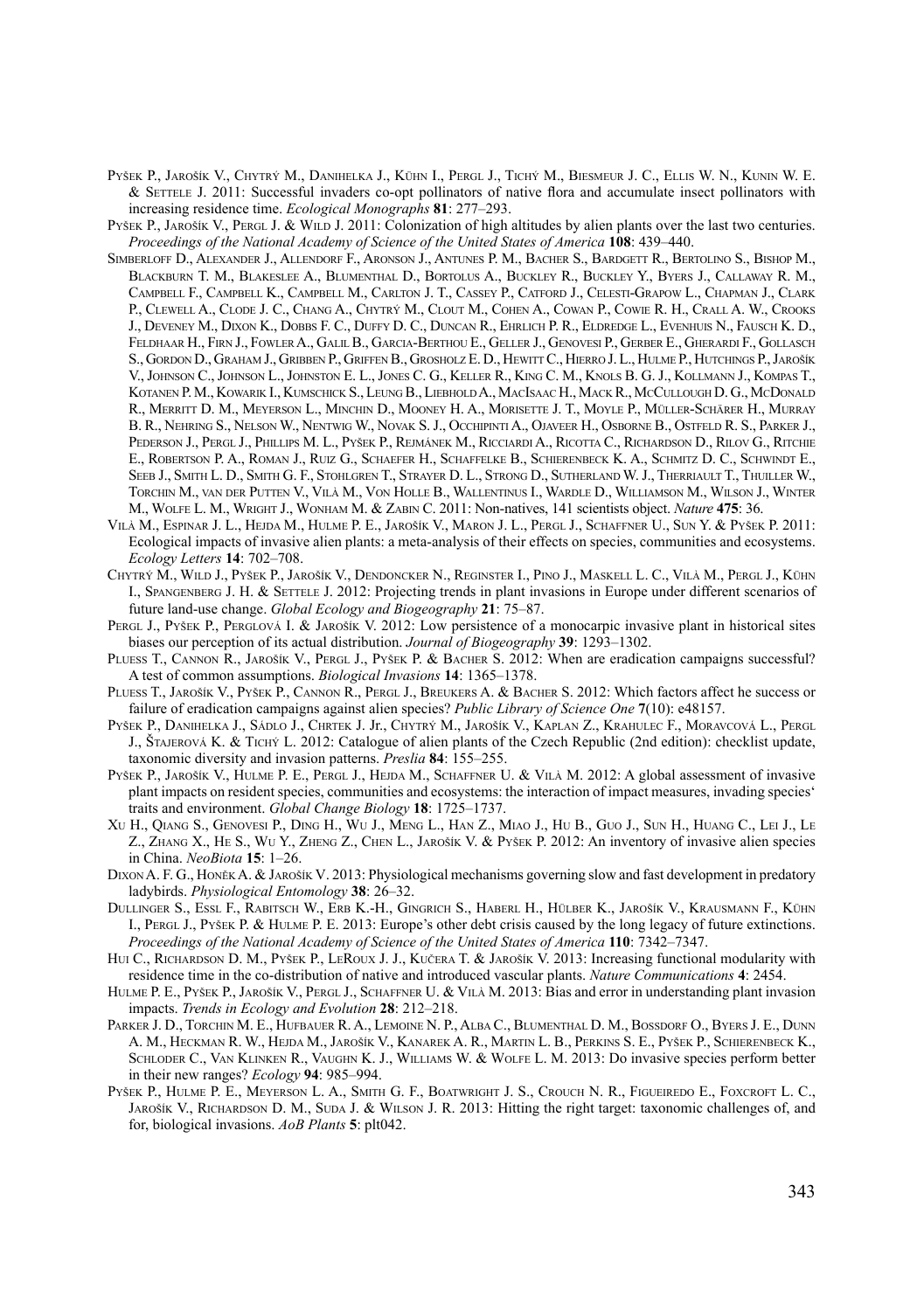- Skálová H., Jarošík V., Dvořáčková Š. & Pyšek P. 2013: Effect of intra- and interspecific competition on the performance of native and invasive species of Impatiens under varying levels of shade and moisture. *Public Library of Science One* **8**(5): e62842.
- HULME P. E., PYŠEK P., PERGL J., JAROŠÍK V., SCHAFFNER U. & VILÀ M. in press: Greater focus needed on plant invasion impacts in protected areas. *Conservation Letters.*
- PYŠEK P., JAROŠÍK V., PERGL J., MORAVCOVÁ J., CHYTRÝ M. & KÜHN I. in press: Temperate trees and shrubs as global invaders: the relationship between invasiveness and native distribution depends on biological traits. *Biological Invasions*.
- Gioria M., Jarošík V. & Pyšek P. in press: Impact of alien invasive plants on soil seed bank communities: emerging patterns. *Perspectives in Plant Ecology*, *Evolution and Systematics*.

### **Books**

Jarošík V. 2005: *Růst a regulace populací* [*The Growth and Regulation of Populations*]. Praha: Academia, 170 pp (in Czech).

DAISIE 2009: *Handbook of Alien Species in Europe*. Springer, 399 pp.

### **Book Chapters**

- Pyšek P. & Jarošík V. 2005: Residence time determines the distribution of alien plants. Pp.: 77–96. In: INDERJIT (ed.): *Invasive Plants*: *Agricultural and Ecological Aspects*. Basel: Birkhauser Verlag, 300 pp.
- Jarošík V. & Honěk A. 2007: Sexual differences in insect development time in relation to sexual size dimorphism. Pp.: 205–211. In: Fairbairn D., Blanckenhorn W. & Szekely T. (eds): *Sex, Size and Gender Roles*. Oxford: Oxford University Press, 280 pp.
- Kindlmann P., Jarošík V. & Dixon A. F. G . 2007: Population dynamics. Pp.: 311–329. In: van Eden H. F. & Harrington R. (eds): *Aphids as Crop Pests.* Wallingford: CAB International, 752 pp.
- Pyšek P., Müllerová J. & Jarošík V. 2007: Historical dynamics of Heracleum mantegazzianum invasion at a regional and local scales. Pp.: 42–54. In: Pyšek P., Cock M. J. W., Nentwig W. & Ravn H. P. (eds): *Ecology and Management of Giant Hogweed (Heracleum mantegazzianum)*. Wallingford: CAB International, 324 pp.
- PYŠEK P., PERGLOVÁ I., KRINKE L., JAROŠÍK V., PERGL J. & MORAVCOVÁ L. 2007: Regeneration ability of Heracleum mantegazzianum plants and its implications for control. Pp.: 112–125. In: Pyšek P., Cock M. J. W., Nentwig W. & Ravn H. P. (eds): *Ecology and Management of Giant Hogweed* (*Heracleum mantegazzianum*). Wallingford: CAB International, 324 pp.
- Pyšek P., Chytry M. & Jarošík V. 2009: Habitats and land use as determinants of plant invasions in the temperature zone of Europe. Pp.: 66–79. In: Perrings C., Mooney H. & Williamson M. (eds): *Bioinvasion and Globalization. Ecology, Economics, Management and Policy*. Oxford: Oxford University Press, 288 pp.
- Jarošík V. 2011: CART and related methods. Pp.: 104–108. In: Simberloff D. & Rejmánek M. (eds): *Encyclopedia of Biological Invasions.* Berkeley & Los Angeles: University of California Press, 792 pp.

### **Textbooks**

- Barták M. & Jarošík V. 2004: *Ekologie agroekosystémů. Část 10. Produkční ekologie agroekosystému a tvorba hospodářského výnosu* [*Ecology of Agroecosystems. Part 10. Production Ecology and Economic Yield*]. Skripta Agronomické fakulty České zemědělské univerzity v Praze. Praha: ČZU, 48 pp (in Czech).
- Barták M. & Jarošík V. 2005: *Ekologie agroekosystémů. Část 1. Vymezení agroekologie. Část 2. Agroekosystém* [*Ecology of Agroecosystems. 1. Definition of Agroecology. 2. Agroecosystem*]. Skripta Agronomické fakulty České zemědělské univerzity v Praze. Praha: ČZU, 26 pp (in Czech).

### **Other publications**

- Jarošík V. 1983: A comparison of the diversity of carabid beetles (Col., Carabidae) of two floodplain forests differently affected by emissions. *Věstník Československé Společnosti Zoologické* **47**: 215–220.
- Jarošík V. & Hůrka K. 1986: Die Coleopterenfauna des Rapsfelds. *Věstník Československé Společnosti Zoologické* **50**: 192–212.
- Jarošík V. 1987: Některé problémy organizace společenstev [Some problems of biological organization of communities]. *Biologické Listy* **52**: 109–123 (in Czech).
- Jarošík V. 1992: Alternativní přístupy k ekologii společenstev [Alternative approaches to commuity ecology]. *Biologické Listy* **57**: 177–196 (in Czech).
- Kocourek F., Beránková J. & Jarošík V. 1993: Introduction of predatory midge Aphidoletes aphidimyza (Rondani) for control of cotton aphid, Aphis gossypii Glover, on greenhouse cucumbers*. Ochrana Rostlin* **29**: 179–185.
- Jarošík V. & Plíva J. 1995: Assessment of Amblyseius barkeri (Acarina: Phytoseiidae) as a control agent for thrips on greenhouse cucumbers. *Acta Societas Zoologicae Bohemoslovacae* **59**: 177–186.
- Jarošík V., Honěk A., Lapchin L. & Rabasse J.-M. 1996: An assessment of time varying rate of increase of green peach aphid, Myzus persicae: its importance in IPM of commercial greenhouse peppers. *Ochrana Rostlin* **32**: 269–276.